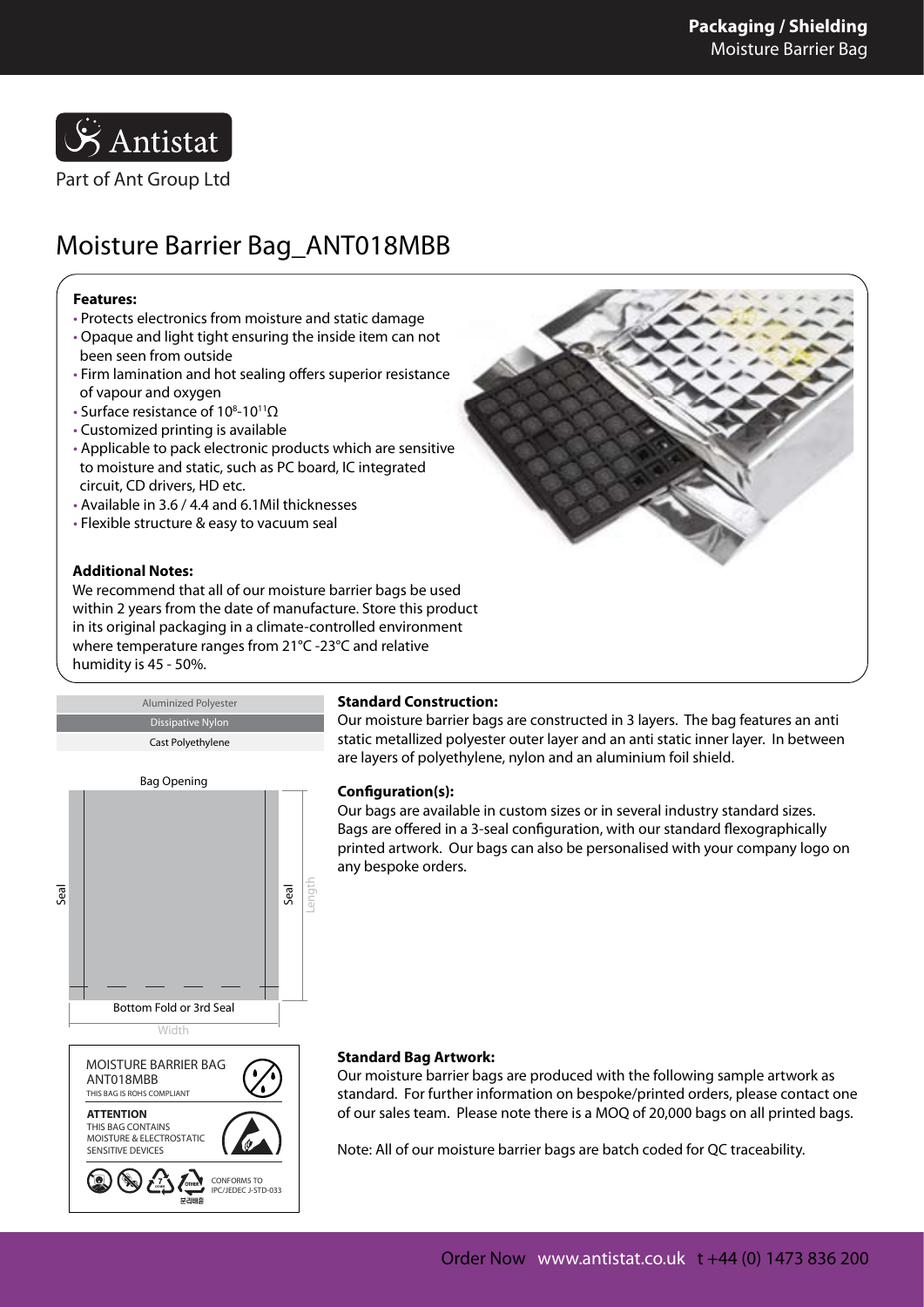

## Moisture Barrier Bag\_ANT018MBB

### **Test Conditions:**

The following results were taken under the following environmental test conditions: Temperature: 21.3°C / Humidity: 45.1%



### **Technical Parameters:**

| Item:                                                   | <b>Test Standard:</b>       | <b>Result:</b>                                 |  |
|---------------------------------------------------------|-----------------------------|------------------------------------------------|--|
| <b>Film Composition</b>                                 | N/A                         | PET-AL/NY/CPE                                  |  |
| Metal Layer Resistance                                  | ASTMD-257                   | $<$ 0.1 $\Omega$                               |  |
| Inner and Outer Resistance                              | ASTMD-257                   | $10^8 - 10^{11} \Omega$                        |  |
| <b>EMI Shielding</b>                                    | MIL-B-81705-C               | >60db                                          |  |
| Static Shielding -<br>Capacitance Probe                 | EIA541 (Voltage Difference) | < 10V                                          |  |
| <b>Moisture Vapour Transmission</b><br>(at 90%RH, 23°C) | ASTMF1249-2005              | 0.0006 gm/100sq.in/24hrs                       |  |
| Tensile Strength                                        | ASTM D882                   | MD/TD > 24lbs/in                               |  |
| <b>Puncture Resistance</b>                              | ASTM F1306-90(2002)         | Inner to Outer: 54.7N<br>Outer to Inner: 51.3N |  |
| <b>Tear Strength</b>                                    | ASTM D1004                  | $MD > 3$ lbs/in<br>$TD > 3.8$ lbs/in           |  |
| Heat Seal Temperature                                   |                             | 250-375 F                                      |  |
| <b>Heat Seal Time</b>                                   |                             | $0.5 - 3.5$ sec                                |  |
| <b>Heat Seal Pressure</b>                               |                             | 30-70 PSI                                      |  |
| Seal Strength                                           | GB/96-04-10                 | >3kg/cm                                        |  |
| <b>Contact Corrosivity</b>                              | FTMS 101C Method 3005       | No visible spots detected                      |  |

### **Test Conclusion: (**Date of Issue: 2009-08-16)

The anti-static moisture barrier bag is tested accordant with the relevant test standard and requirements.

| Test Item:                             | <b>Test Method:</b>         | <b>Measured Equipment(s):</b> | MDL:   |
|----------------------------------------|-----------------------------|-------------------------------|--------|
| Lead (Pb)                              | IEC 62321:2008 Ed.1 Sec.8   | ICP-OES                       | 2mg/kg |
| Cadmium (Cd)                           | IEC 62321:2008 Ed.1 Sec.8   | ICP-OES                       | 2mg/kg |
| Mercury (Hg)                           | IEC 62321:2008 Ed.1 Sec.7   | <b>ICP-OES</b>                | 2mg/kg |
| Hexavalent Chromium (Cr(VI))           | IEC 62321:2008 Ed.1 Annex C | UV-Vis                        | 2mg/kg |
| Polybrominated Biphenyls (PBBs)        | IEC 62321:2008 Ed.1 Annex A | GC-MS                         | 5mg/kg |
| Polybrominated Diphenyl Ethers (PBDEs) | IEC 62321:2008 Ed.1 Annex A | GC-MS                         | 5mg/kg |